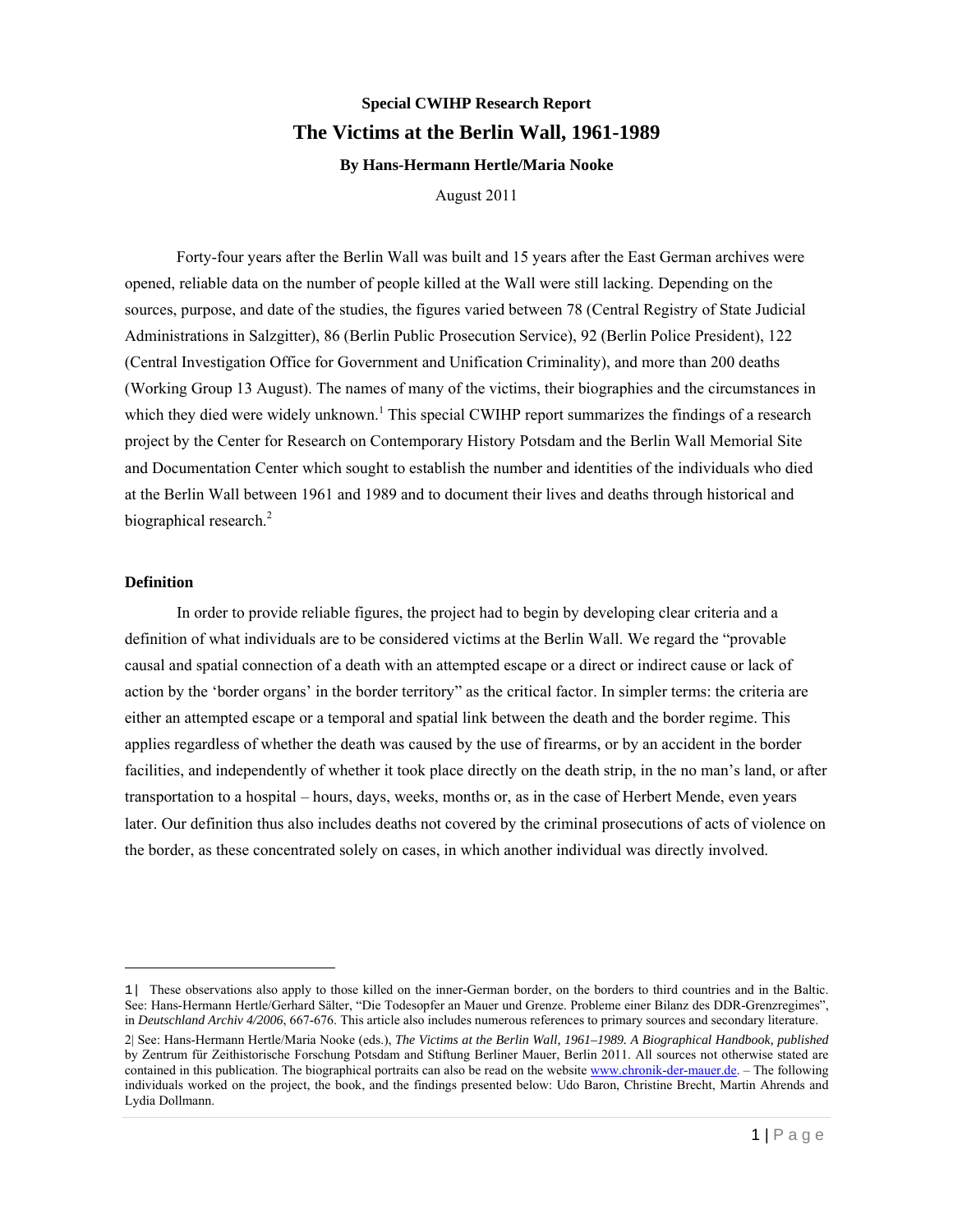#### **Sources**

The project registered and researched a total of 575 deaths and suspected cases. The project team checked these cases and wrote the biographies on the basis of broad archive and material research.

For the first time, this project was able to evaluate the case files of the Berlin and Neuruppin public prosecution services, prepared in the course of investigations on acts of violence at the Wall: a total of more than 150 investigation files and over 70 pre-investigation files.

● In response to an application to the archive of the Federal Commissioner for the Records of the Ministry of State Security in the former German Democratic Republic (BStU), we were provided with records on more than 100 deaths and suspected cases.

In the Federal Archives' Military Archive, the project team was able to research some 300 cases in the files of the GDR National Defense Ministry, the GDR border troops and the military public prosecution service.

● Wide-ranging research, material viewing, and evaluation also took place in the Police History Collection of the Berlin Police President, the Federal Archive in Berlin and Koblenz, the Berlin Archive, the Brandenburg Central Archive, the Political Archive of the Foreign Office, the Archive of the Central Registry of State Judicial Administrations in Salzgitter and in various press, radio and photo archives. In order to gain insights into the victims' motivations and living conditions independently of official documents from East and West Germany, the project team sought to contact their families and friends, succeeding in more than 70 cases. This meant that personal memories and family contexts could be included in numerous biographies.

# **Findings**

The case reviews led to the following findings:

At least 136 people were shot dead, suffered fatal accidents or committed suicide after a failed escape attempt across the Berlin Wall.

In 16 more cases, the archive material was not sufficient to prove whether or not the individual was a victim of the Berlin Wall or not. These cases concern drownings in which the identity of the body is unknown and there is no clear proof of attempted escapes or links to the border regime. As such criteria cannot be ruled out, however, these and eight more cases on which no archival material could be found – thus a total of 24 cases – could not be identified as victims.

164 suspected cases were ruled out as victims *at* the Berlin Wall, as there was neither an indication of an escape attempt, nor a spatial link with the border regime, nor were there any deaths. These cases include, for example, escapees who survived shootings with severe injuries, or individuals alleged by West Berlin sources to have been involved in escape attempts, which can however be proved not to have taken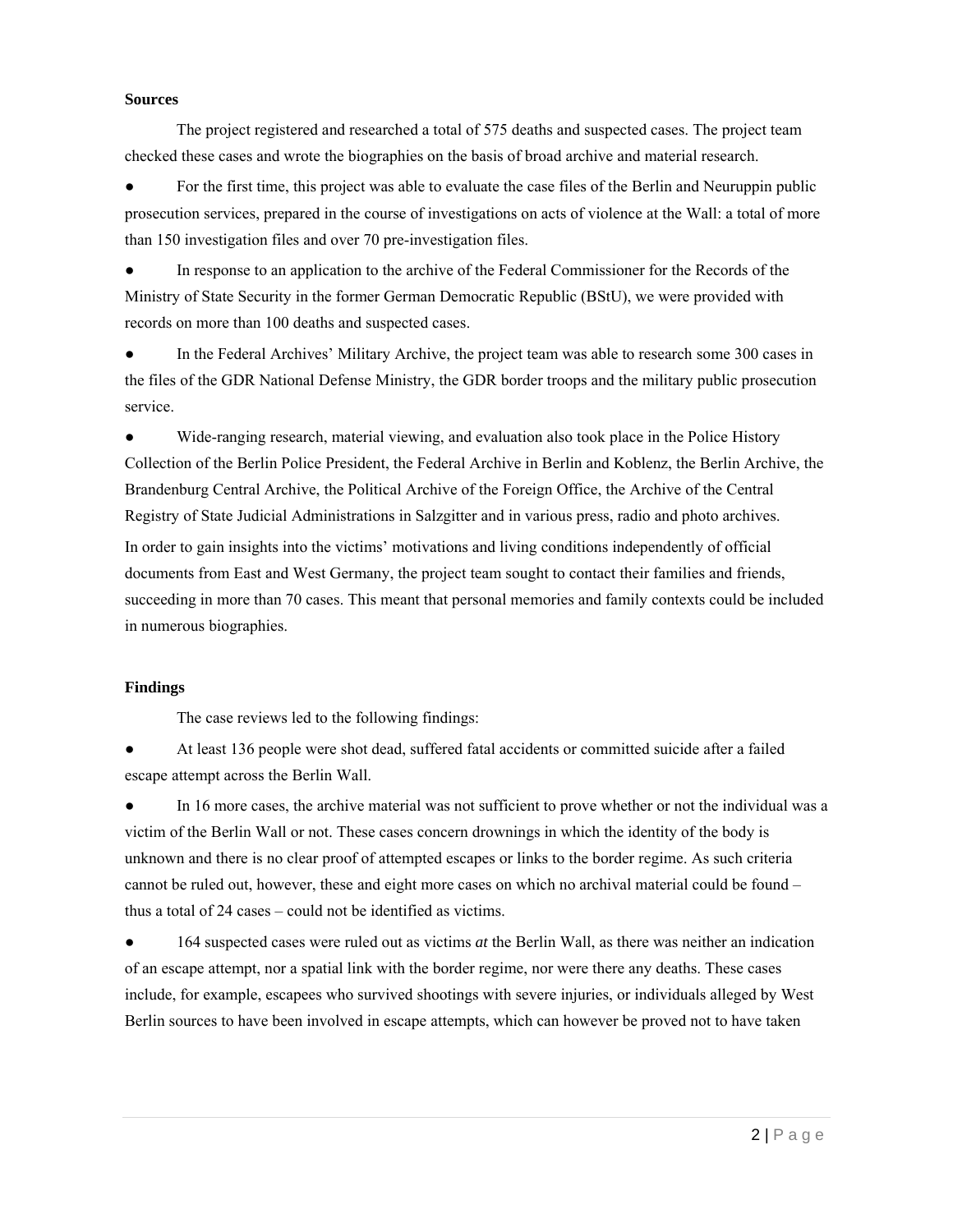place. Dual counts due to imprecise information were excluded from the figures, as were suicides in Berlin waterways that could be proved to have no relation to escape attempts. $3$ 

At least 251 mainly elderly travelers from East and West Germany died before, during, or after passing through a Berlin checkpoint, predominantly as a result of heart attacks. There were at least 227 deaths of this type at the Friedrichstraße Station border crossing. These included 164 GDR citizens, 40 West Berliners, 20 West Germans, one Czechoslovakian and two GDR citizens intending to pass through the checkpoint with permission to emigrate to West Germany.

 As a general rule, however, the sources provide neither the precise places, nor the circumstances of these deaths. In other words, it remains unclear whether the individuals in question died before, during, or after passing through the checkpoint or even during an interrogation. Not every death is therefore necessarily linked to the border regime.

 At the same time, however, the many deaths of travelers at GDR crossing points cannot be seen independently of the Berlin Wall and the East German border regime. Further research is certainly necessary on this subject.

## **At Least 136 Victims at the Berlin Wall**

 $\overline{a}$ 

The 136 victims at the Berlin Wall include:

- 98 escapees shot dead, suffering fatal accidents or committing suicide during an attempt to cross the border;
- 30 individuals from East and West Germany who were shot or had a fatal accident with no intent to escape;
- Eight GDR border soldiers killed in service by military deserters, fellow soldiers, an escapee, an escape agent or a West Berlin police officer.

Two thirds of the deaths occurred on the sector border inside the city; 46 people died at the Wall between Berlin and Brandenburg, referred to as the outer ring (including 34 escapees, eight individuals from East and West Germany with no escape intentions and four border guards).

Approximately half of the 136 deaths took place in the first five years of the Wall's existence (including 1966, this figure is just under 60 percent). The year 1967 formed an initial turning point, with the number of victims falling significantly from this point on. The main reason for this development is the technical modernization of the border, which had begun in 1966 (construction of the "modern border").

A second turning point can be discerned from 1976 on: In the first 15 years after the Wall was built, from 1961 to 1975, a total of 118 people died in connection with the GDR border regime (i.e. 86.8 % of all victims); the almost equally long period from 1976 to 1989 occasioned 18 victims (13.2% ).

<sup>3|</sup> For a detailed look at these cases, see: Hertle/Nooke, *The Victims at the Berlin Wall, 1961–1989*, 464 f.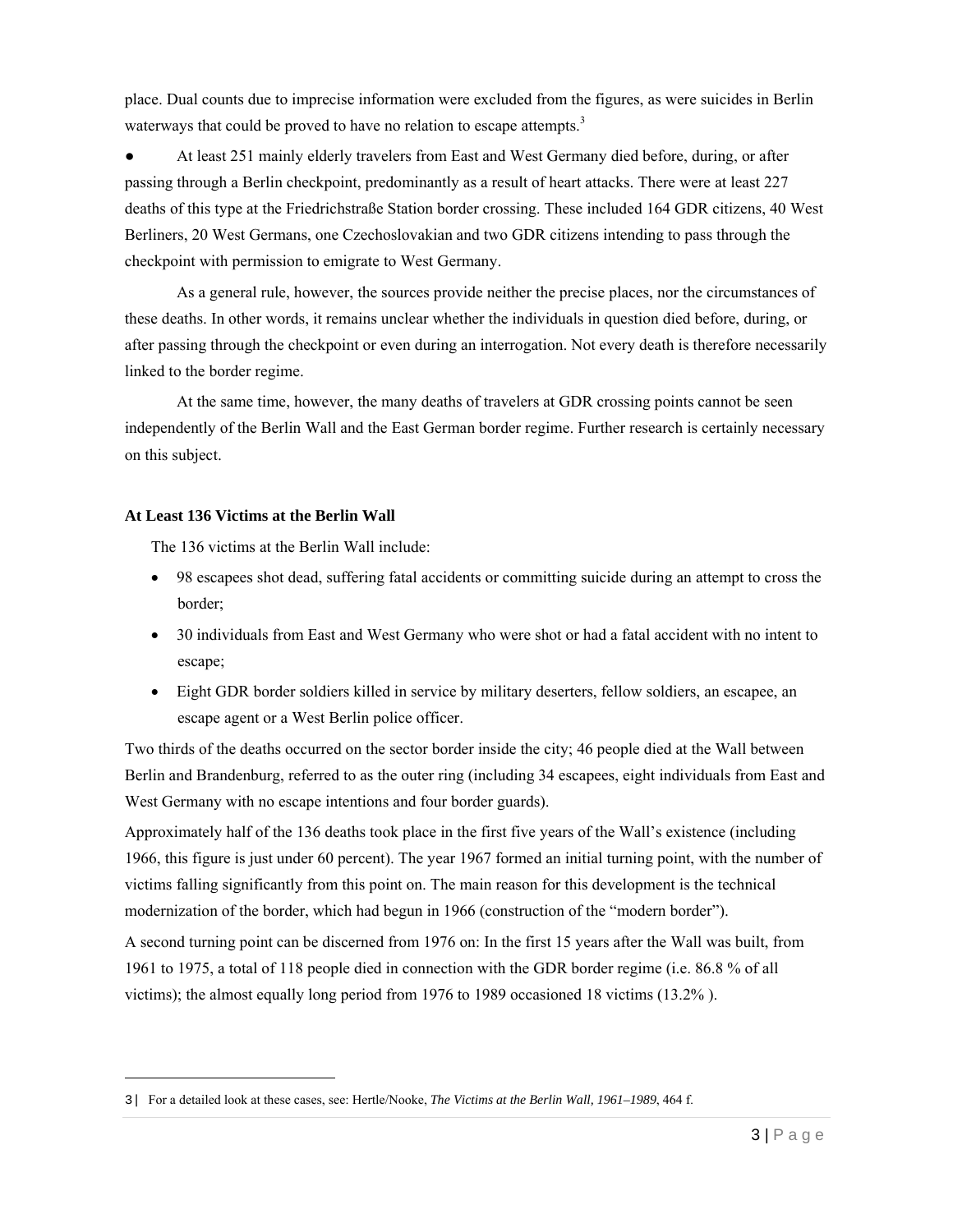This clear reduction is primarily due to the continued technical enhancements to the border facilities (electronic alarms = "border signal fence 74"; border wall 75) and to intensified guarding of the area before the Wall itself. A further reason was the Helsinki Accords signed in August 1975. Escape attempts across the border facilities fell as a result, with less dangerous emigration applications rising in contrast.

| VICTIMS AT THE BERLIN WALL 1961 to 1989 |                              |                          |                                                                    |                                                                    |                                 |  |
|-----------------------------------------|------------------------------|--------------------------|--------------------------------------------------------------------|--------------------------------------------------------------------|---------------------------------|--|
| Year                                    | Total                        | Of whom:<br>Escapees     | Of whom:<br>Individuals with no<br>intent to escape<br>East German | Of whom:<br>Individuals with no<br>intent to escape<br>West German | Qf<br>whom:<br>Border<br>guards |  |
| 1961                                    | 12                           | 11                       |                                                                    | $\mathbf{1}$                                                       | $\blacksquare$                  |  |
| 1962                                    | 22                           | 15                       | $\mathbf{1}$                                                       | $\overline{2}$                                                     | $\overline{4}$                  |  |
| 1963                                    | 10                           | $\,8\,$                  | $\mathbf{1}$                                                       |                                                                    | $\mathbf{1}$                    |  |
| 1964                                    | 10                           | $\,$ 8 $\,$              |                                                                    | $\mathbf{1}$                                                       | $\mathbf{1}$                    |  |
| 1965                                    | 12                           | $8\,$                    | $\mathbf{1}$                                                       | $\overline{3}$                                                     |                                 |  |
| 1966                                    | 12                           | 9                        |                                                                    | $\overline{3}$                                                     |                                 |  |
| 1967                                    | $\overline{2}$               | $\overline{2}$           |                                                                    |                                                                    |                                 |  |
| 1968                                    | $\boldsymbol{7}$             | $\overline{4}$           | $\mathbf{1}$                                                       | $\mathbf{1}$                                                       | $\mathbf{1}$                    |  |
| 1969                                    | $\overline{3}$               | $\mathfrak{Z}$           |                                                                    |                                                                    |                                 |  |
| 1970                                    | 8                            | $\overline{4}$           | $\overline{2}$                                                     | $\overline{2}$                                                     |                                 |  |
| 1971                                    | $\overline{4}$               | $\mathbf{1}$             |                                                                    | $\mathfrak{Z}$                                                     |                                 |  |
| 1972                                    | $\overline{4}$               | $\mathfrak{Z}$           |                                                                    | $\mathbf{1}$                                                       |                                 |  |
| 1973                                    | $\sqrt{5}$                   | $\overline{4}$           |                                                                    | $\,1$                                                              |                                 |  |
| 1974                                    | $\mathfrak{Z}$               | $\mathbf{1}$             | $\mathbf{1}$                                                       | $\mathbf{1}$                                                       |                                 |  |
| 1975                                    | $\overline{4}$               | $\overline{2}$           | $\mathbf{1}$                                                       | $\mathbf{1}$                                                       |                                 |  |
| 1976                                    | $\qquad \qquad \blacksquare$ | $\overline{\phantom{0}}$ |                                                                    |                                                                    |                                 |  |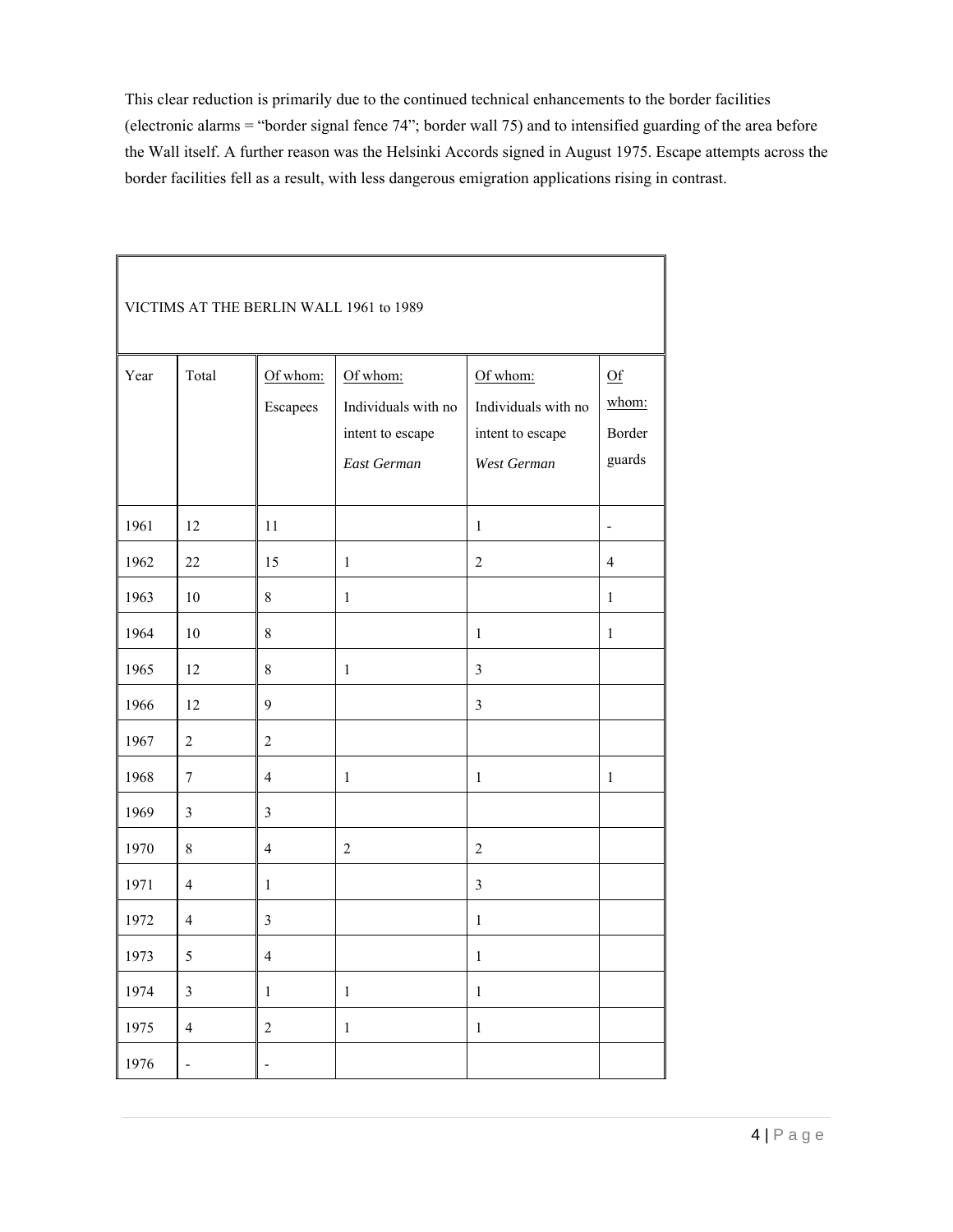| VICTIMS AT THE BERLIN WALL 1961 to 1989 |                          |                              |                                                                    |                                                                    |                                 |  |
|-----------------------------------------|--------------------------|------------------------------|--------------------------------------------------------------------|--------------------------------------------------------------------|---------------------------------|--|
| Year                                    | Total                    | Of whom:<br>Escapees         | Of whom:<br>Individuals with no<br>intent to escape<br>East German | Of whom:<br>Individuals with no<br>intent to escape<br>West German | Qf<br>whom:<br>Border<br>guards |  |
| 1977                                    | $\overline{2}$           | $\overline{2}$               |                                                                    |                                                                    |                                 |  |
| 1978                                    | $\overline{a}$           | $\qquad \qquad \blacksquare$ |                                                                    |                                                                    |                                 |  |
| 1979                                    | $\blacksquare$           | $\overline{a}$               |                                                                    |                                                                    |                                 |  |
| 1980                                    | $\overline{2}$           | $\mathbf{1}$                 |                                                                    |                                                                    | $\mathbf{1}$                    |  |
| 1981                                    | $\mathfrak{Z}$           | $\overline{2}$               |                                                                    | $\mathbf{1}$                                                       |                                 |  |
| 1982                                    | $\mathbf{1}$             | $\overline{a}$               |                                                                    | $\mathbf{1}$                                                       |                                 |  |
| 1983                                    | $\mathbf{1}$             | $\mathbf{1}$                 |                                                                    |                                                                    |                                 |  |
| 1984                                    | $\mathbf{1}$             | $\mathbf{1}$                 |                                                                    |                                                                    |                                 |  |
| 1985                                    | $\overline{\phantom{a}}$ | $\overline{a}$               |                                                                    |                                                                    |                                 |  |
| 1986                                    | $\overline{4}$           | $\overline{4}$               |                                                                    |                                                                    |                                 |  |
| 1987                                    | $\mathbf{1}$             | $\mathbf{1}$                 |                                                                    |                                                                    |                                 |  |
| 1988                                    | ÷,                       | ÷,                           |                                                                    |                                                                    |                                 |  |
| 1989                                    | $\overline{3}$           | $\overline{3}$               |                                                                    |                                                                    |                                 |  |
| Total                                   | 136                      | 98                           | 8                                                                  | 22                                                                 | $8\,$                           |  |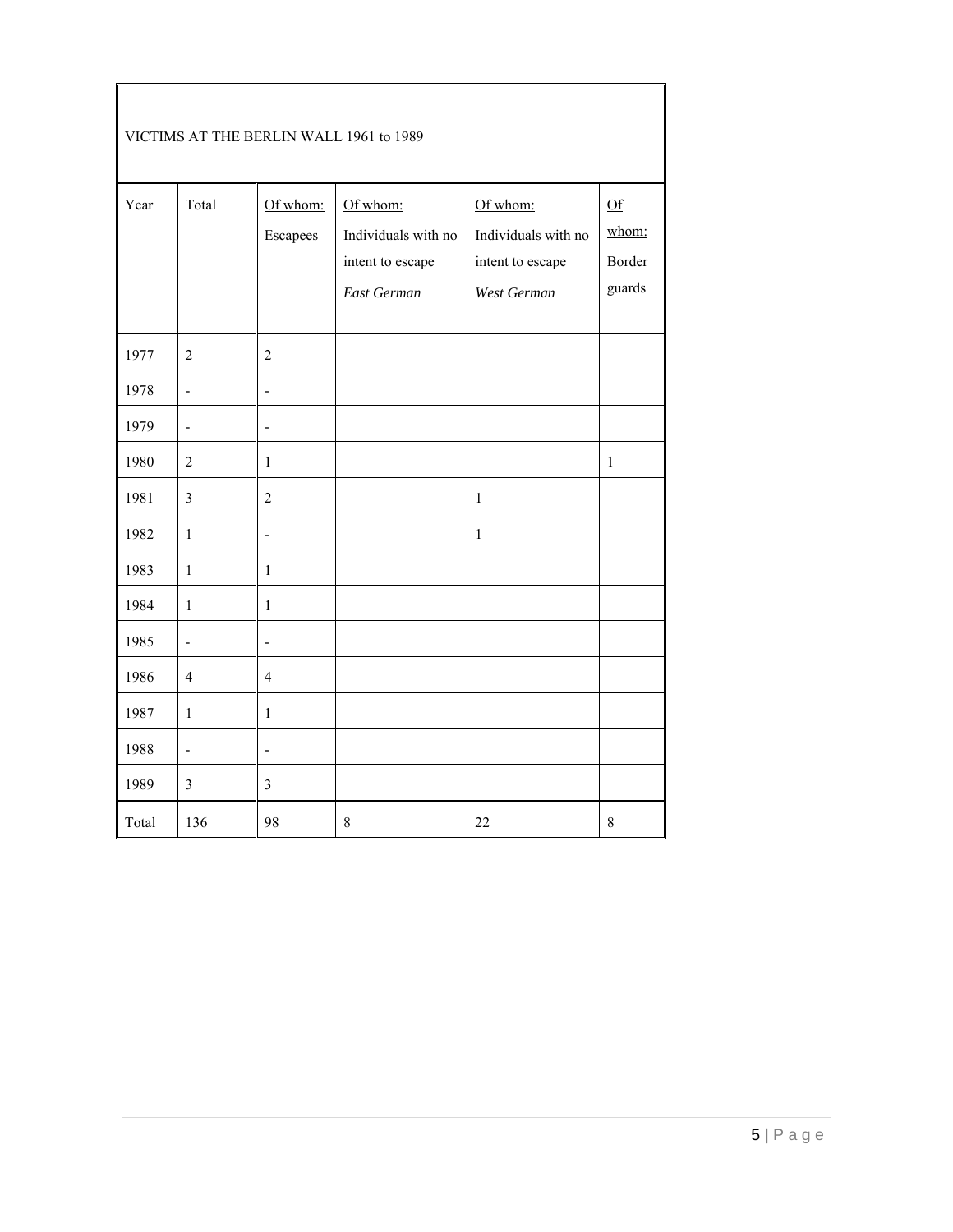# **Places of escape/death**

| Place of escape/death                             | Total          | Of which:<br>Escapees | Of which:<br>Individuals with no<br>intent to escape<br>East German | Of which:<br>Individuals with no<br>intent to escape<br>West German | Qf<br>which:<br>Border<br>guards |
|---------------------------------------------------|----------------|-----------------------|---------------------------------------------------------------------|---------------------------------------------------------------------|----------------------------------|
| Inner city sector border/<br>East Berlin boroughs |                |                       |                                                                     |                                                                     |                                  |
| Pankow                                            | 10             | $\mathbf{9}$          |                                                                     | $\mathbf{1}$                                                        |                                  |
| Prenzlauer Berg                                   | $\tau$         | 6                     |                                                                     | $\mathbf{1}$                                                        |                                  |
| <b>Berlin-Mitte</b>                               | 35             | 26                    |                                                                     | 6                                                                   | $\overline{3}$                   |
| Friedrichshain                                    | 15             | $8\,$                 |                                                                     | $\boldsymbol{7}$                                                    |                                  |
| Treptow                                           | 23             | 15                    | $\overline{3}$                                                      | $\overline{4}$                                                      | $\mathbf{1}$                     |
|                                                   |                |                       |                                                                     |                                                                     |                                  |
| Sector border                                     | 90             | 64                    | $\mathfrak{Z}$                                                      | 19                                                                  | $\overline{4}$                   |
| Outer ring/<br>GDR towns and villages             |                |                       |                                                                     |                                                                     |                                  |
| Schönefeld                                        | $\sqrt{2}$     | $\sqrt{2}$            |                                                                     |                                                                     |                                  |
| Großziethen                                       | $\overline{2}$ | $\overline{2}$        |                                                                     |                                                                     |                                  |
| Mahlow                                            | $\sqrt{2}$     | $\overline{2}$        |                                                                     |                                                                     |                                  |
| Teltow                                            | $\overline{4}$ | $\overline{3}$        |                                                                     |                                                                     | $\mathbf{1}$                     |
| Kleinmachnow                                      | $\overline{4}$ | $\overline{4}$        |                                                                     |                                                                     |                                  |
| Potsdam                                           | 13             | $8\,$                 | $\overline{2}$                                                      | $\mathbf{1}$                                                        | $\sqrt{2}$                       |
| Sacrow                                            | $\overline{3}$ | $\overline{2}$        | $\mathbf{1}$                                                        |                                                                     |                                  |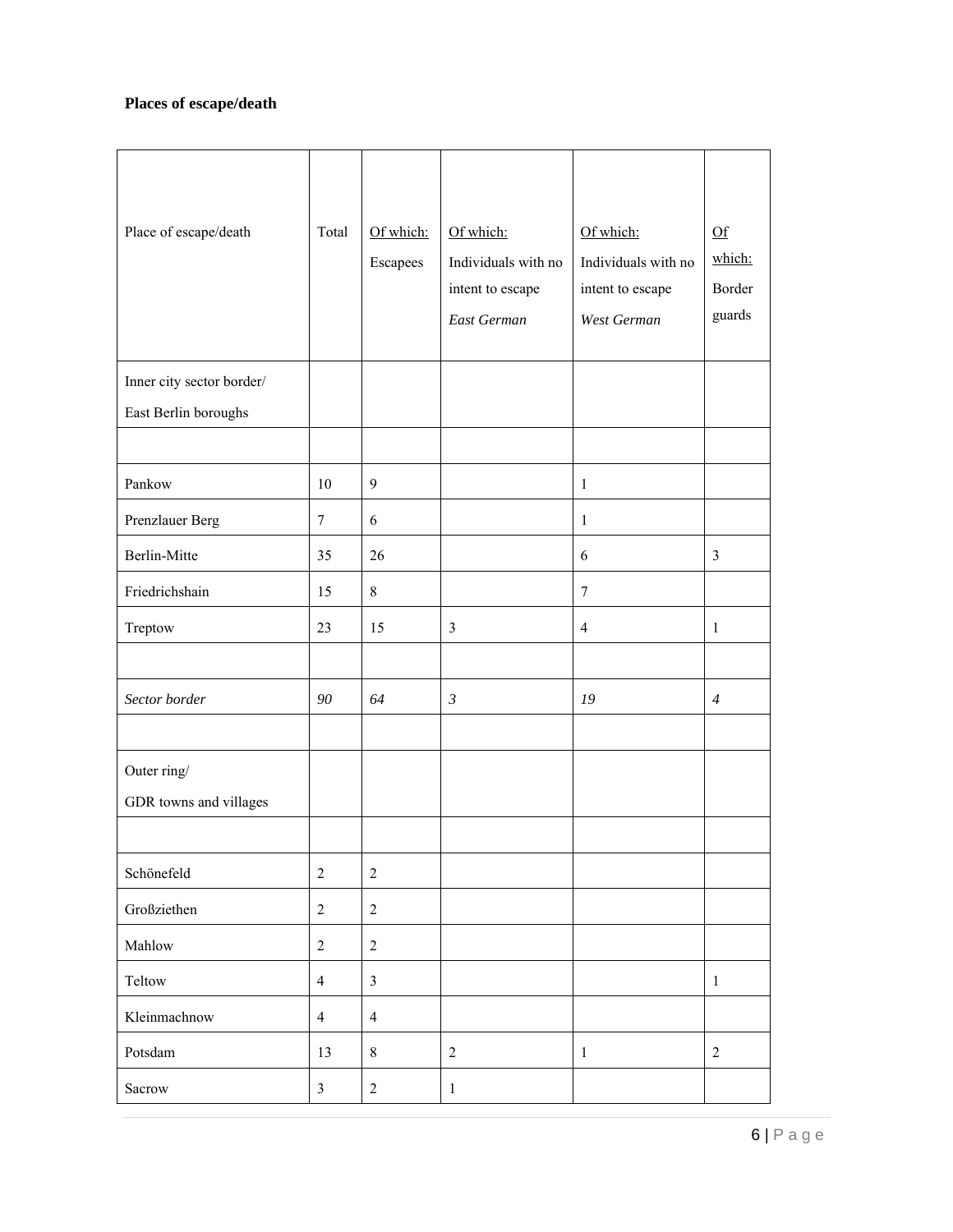| Place of escape/death               | Total          | Of which:<br>Escapees | Of which:<br>Individuals with no<br>intent to escape<br>East German | Of which:<br>Individuals with no<br>intent to escape<br>West German | Qf<br>which:<br>Border<br>guards |
|-------------------------------------|----------------|-----------------------|---------------------------------------------------------------------|---------------------------------------------------------------------|----------------------------------|
| Groß Glienicke                      | 1              | 1                     |                                                                     |                                                                     |                                  |
| Staaken                             | $\overline{2}$ | $\mathbf{1}$          |                                                                     | $\mathbf{1}$                                                        |                                  |
| Falkensee/Falkenhöh/<br>Falkenhagen | $\overline{3}$ | $\mathbf{1}$          | 1                                                                   | 1                                                                   |                                  |
| Schönwalde                          | $\overline{2}$ | $\mathbf{1}$          |                                                                     |                                                                     | 1                                |
| Niederneuendorf                     | $\mathbf{1}$   | $\mathbf{1}$          |                                                                     |                                                                     |                                  |
| Hennigsdorf                         | 1              | $\mathbf{1}$          |                                                                     |                                                                     |                                  |
| Hohen Neuendorf                     | $\overline{2}$ | $\overline{2}$        |                                                                     |                                                                     |                                  |
| Bergfelde                           | $\overline{2}$ | $\overline{2}$        |                                                                     |                                                                     |                                  |
| Glienicke/Nordbahn                  | $\overline{2}$ | $\mathbf{1}$          | $\mathbf{1}$                                                        |                                                                     |                                  |
|                                     |                |                       |                                                                     |                                                                     |                                  |
| Outer ring                          | 46             | 34                    | 5                                                                   | $\mathfrak{Z}$                                                      | $\overline{4}$                   |
|                                     |                |                       |                                                                     |                                                                     |                                  |
| <b>TOTAL</b>                        | 136            | 98                    | 8                                                                   | 22                                                                  | 8                                |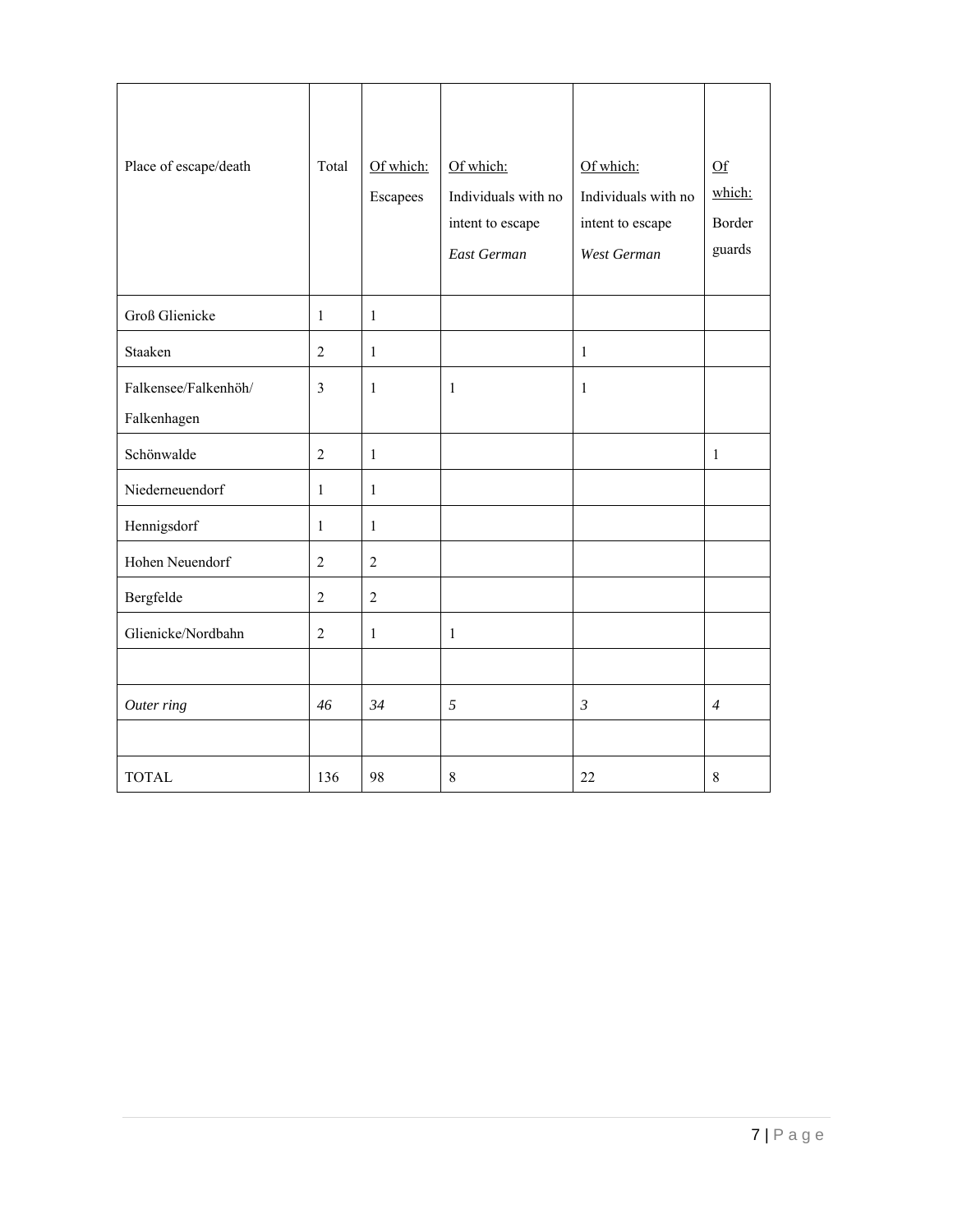## **98 Escapees Killed or Suffering Fatal Accidents**

67 of the 98 escapees were shot dead. Aside from Franciszek Piesik, all escapees were GDR citizens, including ten military deserters. Franciszek Piesik was a Polish citizen, one of the 28 individuals who suffered fatal accidents during escape attempts at the Wall. This figure also includes escapees (for example Ida Siekmann, Rudolf Urban, Olga Segler and Bernd Lünser) who fell to their deaths in Bernauer Straße or drowned in the waterways on the Berlin border (such as Udo Düllick, Lothar Lehmann, Ingo Krüger, Georg Feldhahn, Philipp Held, Erna Kelm, Horst Plischke and Günter Wiedenhöft in 1961 and 1962 alone). Three of the escapees – Christel and Eckhard Wehage and Willi Born – committed suicide after their escape attempts failed.

The 98 escapees include eight women, four of whom made their escape attempts together with their husbands or friends:

Ida Siekmann jumped out of a third-floor window in her apartment on Bernauer Straße 48 on 22 August 1961 – one day before her 59th birthday – and died. The Berlin Wall had cut her off from her sister, who lived in the Western sector of the city only a few blocks away.

● 80-year-old Olga Segler died of stress-induced heart failure on 26 September 1961, one day after her jump from her second-floor apartment on Bernauer Straße 34. Her daughter lived not far away in West Berlin.

• 20-year-old Dorit Schmiel made an escape attempt with her fiance and three friends on 19 February 1962. None of them were willing to put up with the political conditions in the SED state any longer. Dorit Schmiel was shot in the stomach and "grabbed by the arms and legs and carried away like a piece of meat," as one of her group remembers. All her fellow escapees were arrested and sentenced to imprisonment.

53-year-old Erna Kelm from Sacrow near Potsdam drowned north of Glienicke Bridge on 11 June 1962. The reasons for her escape attempt are unknown to this day.

● 37-year-old Hildegard Trabant made an attempt to escape on 18 August 1964, presumably motivated by marital problems. She was discovered trying to withdraw from the border territory and killed by a targeted shot in the back.

• 22-year-old Elke Weckeiser wanted to flee to West Berlin with her husband Dieter Weckeiser in Mitte, diagonally opposite the Reichstag building on 18 February 1968. Without aid or equipment, an escape at this particularly well-guarded spot was practically impossible. At the first barbed-wire barrier, 17 shots were fired at the couple, killing them both. The border guards later admitted that the use of firearms to prevent their escape had not been objectively necessary.

• The young couple Christel and Eckhard Wehage had been unable to find work in the same town or a marital apartment for many years. Having given up hope, they decided to hijack a plane from Schönefeld Airport in East Berlin to Hanover on 10 March 1970. The pilots, however, barricaded the cockpit and landed the plane in Schönefeld again. The Wehages committed suicide while still on board. "All we want is to live our own life the way we'd like to. […] Should our plan fail, Christel and I will take our lives. […] In that case, death is the best solution," wrote Eckhard Wehage in his suicide note.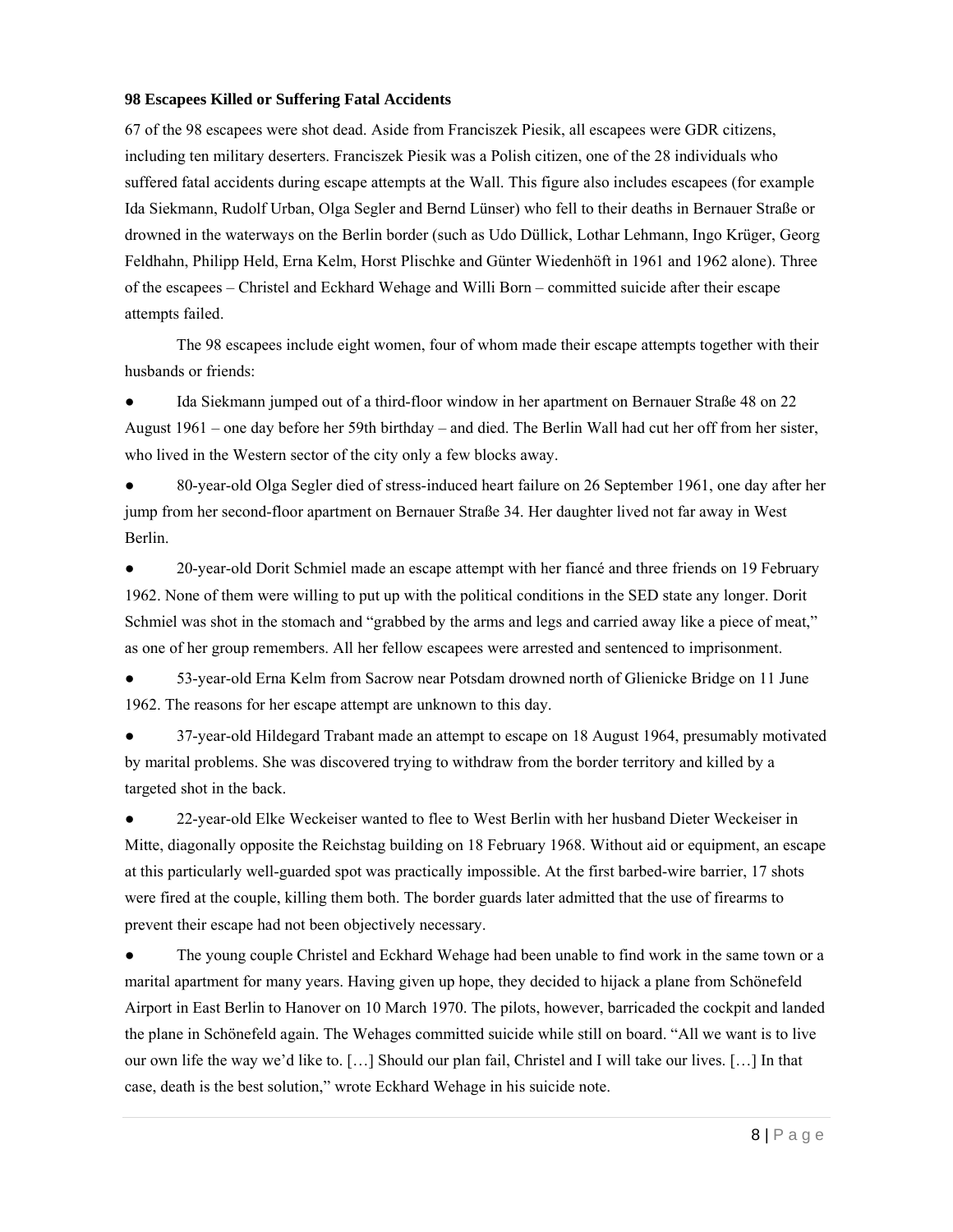18-year-old Marienetta Jirkowsky, who made an escape attempt on 22 November 1980 along with her fiancé and a friend from Hohen Neuendorf in the north of Berlin, was shot down from a ladder at the last border obstacle and died as a result of a shot through the stomach. She and her friends wanted "just to live in peace (...), without stress and without everything being banned," as one of her friends described her motivation in hindsight.

The biographies of these women and the large majority of male escapee victims reveal typical experiences of everyday life and repression in the GDR, also providing an insight into the circumstances of people living in the divided Germany. The overwhelming majority of the escapees came from East Berlin and the surrounding area. Those who attempted escape shortly after the Berlin Wall was built were mainly from the war and post-war generation. They had experienced the open border as children and young people and had witnessed the differences between East and West Berlin at first hand. Many of them had relatives in the West or commuted there for work. Even before the border was closed, the division had been a significant factor in their lives.

The later escapees, in contrast, were part of a generation socialized mainly in the GDR, and had not consciously experienced the open border. Their lives were marked by dissatisfaction with the economic and political conditions, a lack of perspectives and a longing for freedom. Their escape attempts were often prompted not only generally by family ties severed by the Wall, but by specific events. These included work-related and/or political conflicts in the workplace, the looming draft to the National People's Army or harassment during national or police service, repressions due to critical comments, refusal of training and career improvement opportunities, petty treatment by the authorities or denial of an emigration application.

Around a quarter of the escapees had conflicts with the state authorities. Most of these had spent time in prison for political reasons, frequently on grounds of repeated attempts to escape. Seven escapees had previous convictions for alleged theft or fraud, in one case for a violent crime. Some attempted escape to evade imprisonment, further criminal prosecution or other repression such as referral to residential youth institutions. It is often difficult to judge how intensely the individuals must have felt that they saw no other way out than an escape attempt at the risk of their lives.

# **30 Individuals from East and West Germany Killed or Suffering Fatal Accidents with No Intent to Escape**

In the second group, which consists of individuals with no intent to escape, 22 of the 30 victims were inhabitants of and visitors to West Berlin. 15 of them were shot, including the escape helpers Dieter Wohlfahrt, Heinz Jercha, Siegfried Noffke, Heinz Schöneberger and Adolf Philipp, Hermann Döbler, Paul Stretz, Heinz Schmidt, Siegfried Krug, Heinz Müller, Gerald Thiem, Werner Kühl, Dieter Beilig, Dr. Johannes Muschol and Lothar Fritz Freie.

Seven had fatal accidents. These include five children: Andreas Senk, Cengaver Katranci, Siegfried Kroboth, Giuseppe Savoca and Cetin Mert, who fell into the border canal on Gröbenufer in Kreuzberg, West Berlin, and could not be rescued; also Ulrich Krzemien and Wolfgang Hoffmann.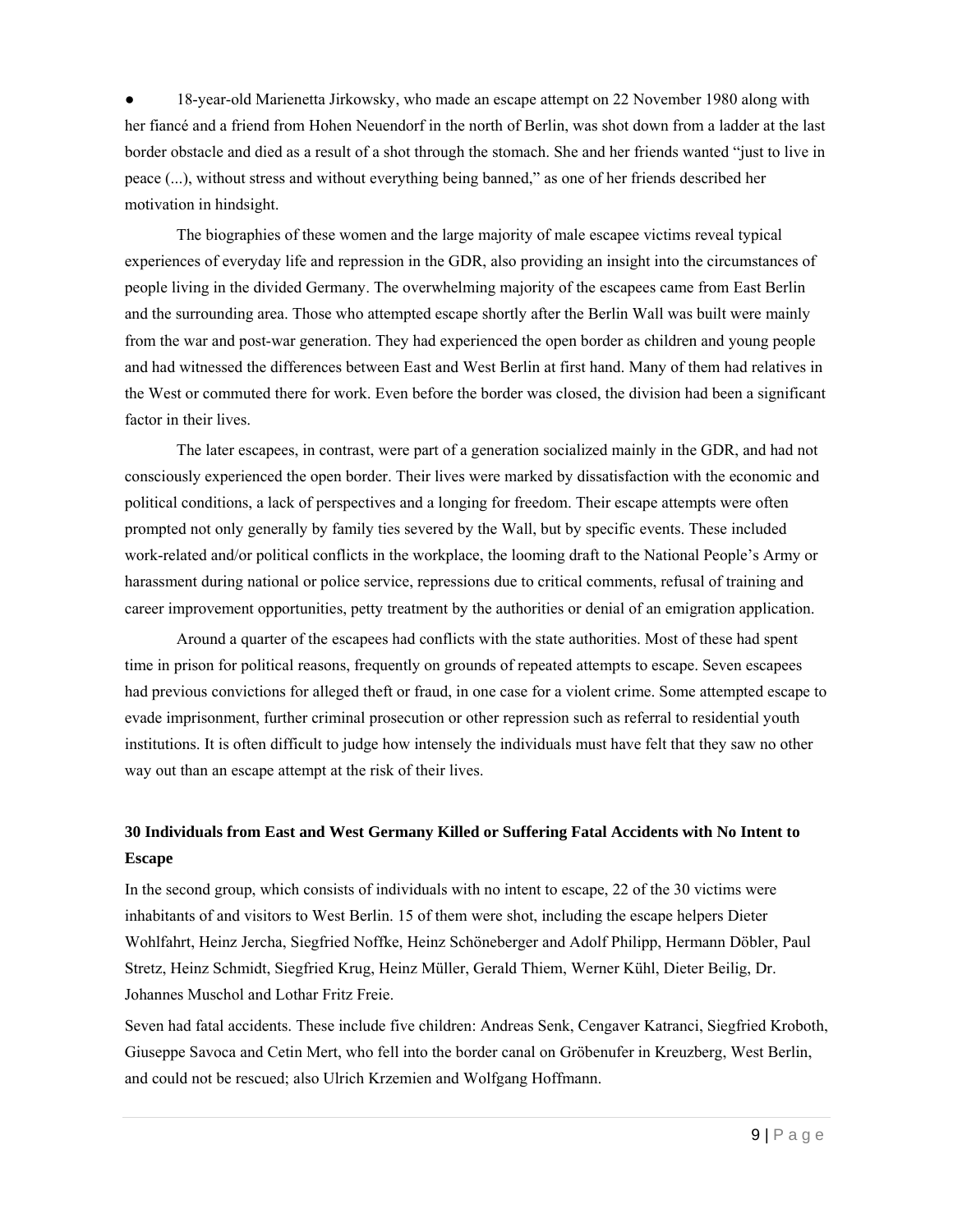This group also includes eight GDR citizens shot in the border territory although they had no intent to escape (Wolfgang Glöde, Dieter Berger, Peter Hauptmann, Herbert Mende, Friedhelm Ehrlich, Herbert Kliem, Johannes Sprenger, Lothar Hennig).

## **Eight Killed Border Guards**

A third group consists of eight border soldiers killed in service. As guards, they were part of the system to secure the border and prevent escapes – and at the same time exposed to the dangers associated with it. Three border guards – Jörgen Schmidtchen, Rolf Henniger (who was considering escape himself) and Ulrich Steinhauer – were killed by armed military deserters, two of whom were also shot dead.

Günter Seling, the head of a patrol group, was hit by fatal shots when a fellow soldier mistook him for an escapee in thick fog. Siegfried Widera was hit to the ground by escapees and died of his injuries. Reinhold Huhn, Egon Schultz and Peter Göring were shot deliberately or accidentally by an escape helper, a fellow soldier and a stray bullet from a West Berlin police officer's gun, respectively, in conjunction with escapes. With the exception of Günter Seling, they were made GDR propaganda heroes – taking them away from their families a second time, as Ulrich Steinhauer's sister put it. Public opinion in the West was divided over whether escapees had the right to defend themselves against border guards, or the life of a border guard took priority in the conflict between freedom and life, as the Berlin local court found (in the case of Ulrich Steinhauer).

#### **Dealing with the Dead and their Families**

Some of the most moving findings of the study concern the way the GDR dealt with the dead and their families. Had the killing been witnessed from West Berlin or become known, the East German propaganda tended to refer to the victims as "criminals" and "lumpen elements" who had "violated the state border" and attempted to evade "the punishment they deserved" – as was the case with Günter Litfin, Roland Hoff, Peter Fechter and others.

The SED party leadership knowingly accepted the killings. Yet it was also aware from the very outset that acts of violence were registered by the West Berlin police and dealt with by West Berlin's public prosecution service, and that the Central Registry of State Judicial Administrations in Salzgitter documented and investigated all cases it became aware of, for the purpose of criminal prosecution. Shots at the Wall also brought the GDR into greater disrepute in both parts of Germany, created an echo beyond the country through the protests of the US, British and French municipal commanders in Berlin, and damaged the international reputation of East Germany and the Soviet Union behind it. These circumstances are referred to in a Stasi report in conjunction with the killing of the escapee Michael Bittner at the Berlin Wall in November 1986 as follows: "The political sensitivity of the state border to Berlin (West) made it necessary to conceal the incident. Rumours about the incident had to be prevented from circulating, with information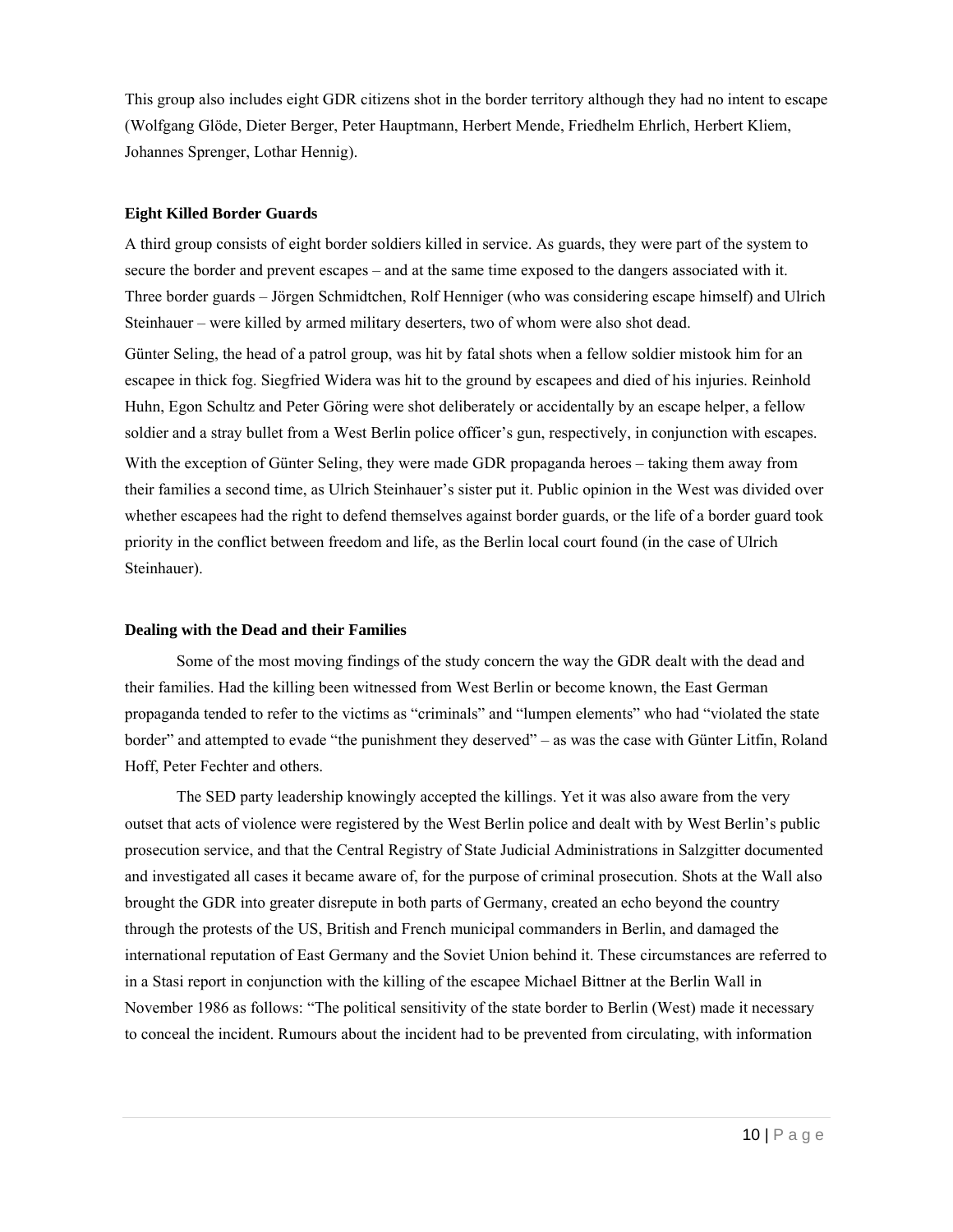passing to West Berlin or [the] FRG."<sup>4</sup> In order to keep shots and of course killings at the Wall as secret as possible, the "processing of 'corpse cases', should they involve incidents on the state border to West Berlin,"<sup>5</sup> was placed in the hands of the Ministry of State Security (MfS), where it was regulated by "ordinances," "instructions" and "observations." The border troops did not automatically transfer injured escapees from the death strip to the nearest clinic, but had to deliver them to certain hospitals – preferably the People's Police Hospital in Berlin-Mitte and the Drewitz Army Hospital near Potsdam. Killed escapees were taken to the Forensic Medical Institute at the Humboldt University (Charité) or the Bad Saarow Central Army Hospital for autopsies. Even the severely injured were not generally transported by ambulance, but on the loading bed of army trucks or military Trabants, with no medical care whatsoever. According to later assessments, faster medical aid and more humane treatment could have saved several lives (for example in the cases of Klaus Garten, Hans-Jürgen Starrost, Silvio Proksch, Michael Schmidt).

Upon the coroner's arrival or [upon arrival] at a hospital or, the Stasi took command. The investigation departments ("Line IX") of the two local MfS administrations in Berlin and Potsdam were responsible for these escapees, and in particularly important cases Central Department IX at MfS headquarters. Injured escapees were isolated in separate rooms at the People's Police Hospital, kept under guard, and transferred as soon as possible to the MfS prison hospital or the Stasi remand prisons in Berlin or Potsdam. The Stasi had sole power of disposal over the dead: it took over their possessions, effects and exhibits; in the case of Christian Buttkus it even confiscated and archived the fatal bullet removed during the autopsy. And it was the Stasi alone that determined what happened to the body: starting with the autopsy and followed by the issuing of the death certificate, the application to set up a "corpse case" with Department I A (political crimes) of the East Berlin public prosecution service, running the public prosecution file, receiving the autopsy report, issuing the death certificate at Berlin-Mitte registry office, receiving the funeral certificate, to the transfer and cremation of the corpse, which generally took place at Baumschulenweg Crematorium. In dealing with all these institutions – and after that with the family members – the responsible Stasi operative had to assume a false identity "as a police officer acting on behalf of the Berlin general state prosecution service."6

The border troops wrote reports on every attempted escape incident. In the case of deaths, these usually went to Erich Honecker, the Politburo member responsible for security matters and later secretary general of the SED. Their further investigations concentrated on analysis and, where appropriate, removal of weak points in the border security system, which had possibly favored the escape attempt. The actual investigation of the crime scene, collection of evidence, and questioning and interrogation of witnesses, including the border guards involved, was again mainly the task of the Stasi Departments IX in Berlin and Potsdam, in particular their "special commissions," which cooperated closely with a further Stasi line,

 $\overline{a}$ 

<sup>4|</sup> Final report of MfS/KD Pankow on OPK "Morgentau", 25.7.1988, in: BStU, Ast. Berlin, AOPK No. 5895/88, fol. 118.

<sup>5|</sup> Here and below, see: Ordnung [des MfS] für die Bearbeitung von Leichenvorgängen, no place or year stated, in: BStU, MfS, HA IX No. 5134, f. 10-16. There were similar instructions for the inner-German border. 6| Ibid.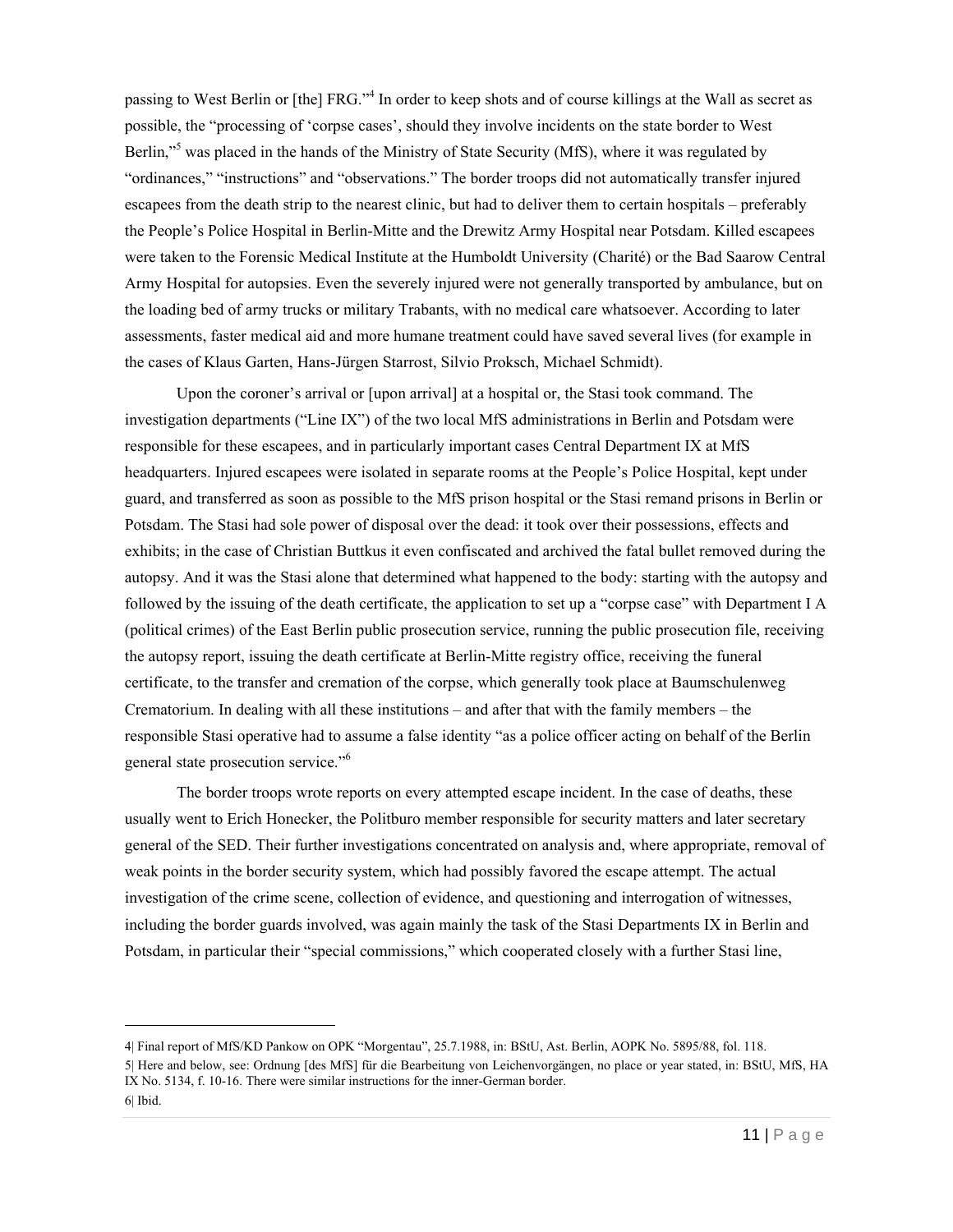Central Department I.<sup>7</sup> However, concealing the incident and the crime scene always took priority over crime scene investigation for these "investigation organs," if this could prevent events from being observed and registered on the West Berlin side. Members of Department IX in Berlin and Potsdam carried out regular clandestine investigations into the victims and their families as well as possible motives and third parties aware of the escape attempts. At the same time, they had the task of informing the victims' next of kin and, where appropriate, placing family, relatives, friends, colleagues and neighbours under observation.

It was "not advisable to come straight out with the news," according to the Stasi's "ordinance for processing corpse cases." Beginning with a general conversation with the yet uninformed widow, father or mother "may produce many a valuable piece of information on the border violator."<sup>8</sup> The extent of the information subsequently revealed on the death also called for "great tact." The following formulations were stated to have proved useful:

"a) ... lost his life through a border provocation of his own causing,

b) ... had a fatal accident of his own causing,

c) ... drowned in a border waterway."9

As version b) "had a fatal accident of his own causing" apparently prompted many additional questions on where the incident took place, operatives were instructed to make use of version a), "as it is thus easier to explain why no information can be provided on the precise location of the incident."<sup>10</sup>

The operatives were to refuse to "show the corpse" to the next of kin and had to attain their agreement to a cremation and request their signature for a declaration for this purpose. The Stasi paid the costs of the funeral up to the presentation of the urn, in a number of cases using money taken from the pockets of the victims themselves. Some relatives, for instance the family of Karl-Heinz Kube, received the urn by post.

According to an "observation" by the Potsdam Stasi administration, the relatives were to be informed that "a memorial ceremony will not take place on principle."11 Only when the urn was buried was it to be allowed for "a memorial ceremony [to] take place in the smallest company, for which a priest may also be selected." By attending almost all burials, Stasi operatives robbed even the family's farewell from the victims of its privacy; they monitored the sermons and shadowed the mourners. In conversation with the family, operatives were to assure that "no information on the incident becomes public, whereby suitable

 $\overline{a}$ 

<sup>7|</sup> MfS-Hauptabteilung I operated within the NVA and the border troops under the title "Administration 2000" or "Area 2000" and was responsible for "military defense." This included above all preventative measures against desertion through the recruitment of informers and widespread spying on army personnel, along with detection and investigation of escape attempts. See: Stephan Wolf, *Hauptabteilung I: NVA und Grenztruppen, MfS-Handbuch,* Part III/13, published by the Federal Commissioner for the Records of the Ministry of State Security of the Former GDR (BStU), 2nd edition, Berlin 2005.

<sup>8|</sup> See: Ordnung [des MfS] für die Bearbeitung von Leichenvorgängen, no place or date stated, in: BStU, MfS, HA IX No. 5134, fol. 13.

<sup>9|</sup> Ibid.

<sup>10|</sup> Ibid., fol. 14.

<sup>11|</sup> Weisung des Leiters der BVfS Potsdam zur Regelung der Zuständigkeit und des Zusammenwirkens von Diensteinheiten der Bezirksverwaltung bei der Bearbeitung von verletzten oder getöteten Grenzverletzern und durch Folgeerscheinungen verletzten oder getöteten Personen an der Staatsgrenze der DDR zu Westberlin im Bezirk Potsdam, Potsdam, 20.5.1970, in: BStU, Ast. Potsdam, BdL doc no. 400576, fol. 3-11, quote fol. 10. The subsequent quotes are also taken from this source.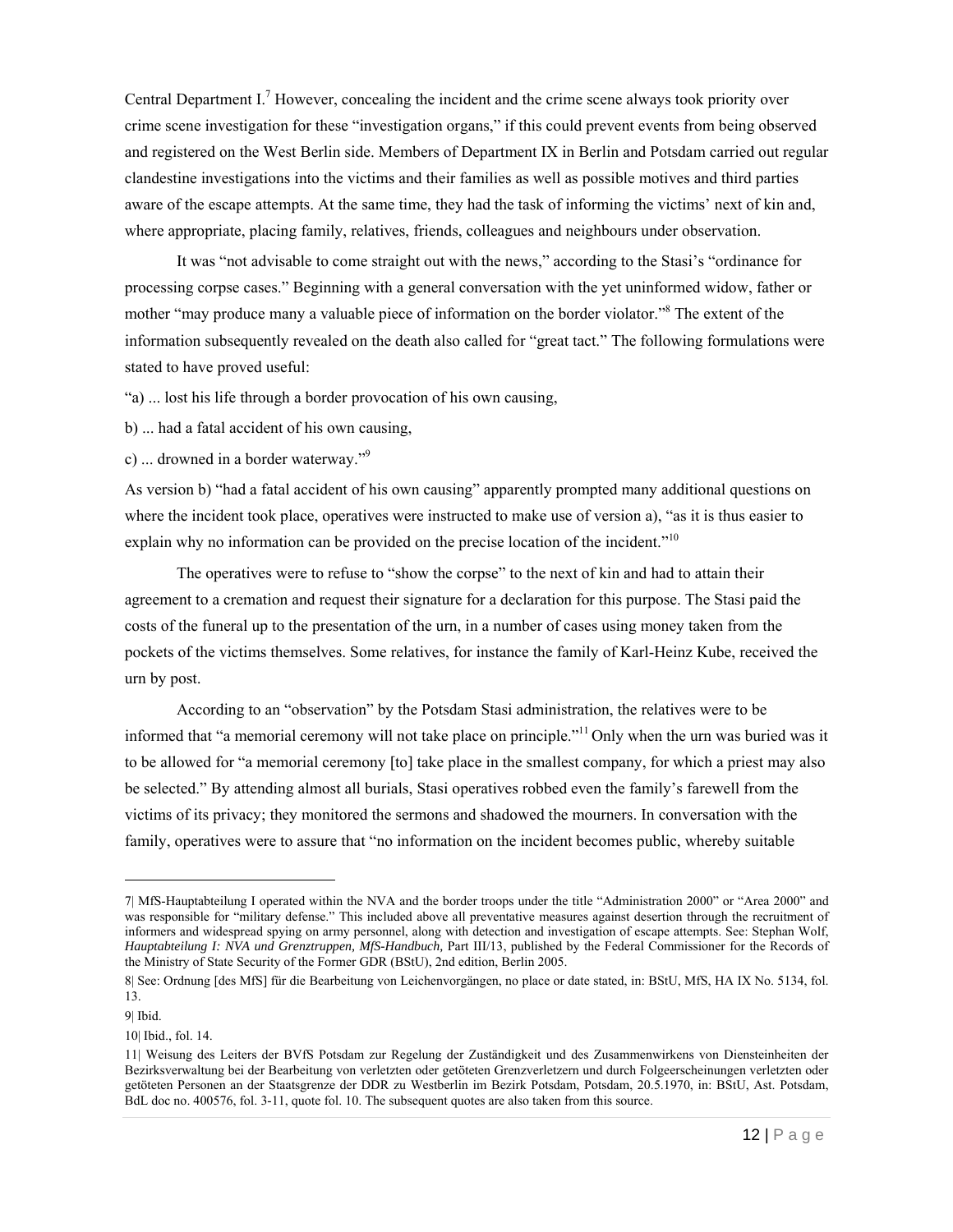elements from the investigation results may be used tactically to achieve this objective (morally degenerate person, criminal tendencies, etc.)." The precise details given to the family members about the cause of death depended on the results of the investigation – and above all on what had already become known about the "incident" via "Western organs and propaganda, injured and arrested parties, other GDR citizens."

In many cases, the public and the family found out about deaths for various reasons – and the Stasi was unable to conceal the details. In more than 30 cases, however, family members were informed about the death – usually with no information on the exact circumstances – but obliged to remain silent or lie on the matter to third parties, or they were simply told lies about the cause of death.

The mothers of Hans Räwel and Walter Hayn were informed that their sons had drowned. In actual fact they had both been shot while attempting to escape: Hans Räwel on 1 January 1963, Walter Hayn on 27 February 1964. Because the latter's family refused to believe the version they were told, they were threatened "they would be liable to prosecution if they spread rumors about the matter."

The parents of Joachim Mehr, who was shot dead during an escape attempt on 3 December 1964, were obliged to present their son's death to third parties as a "traffic accident" – as were the widow of Klaus Garten, the relatives of Elke and Dieter Weckeiser, Klaus-Jürgen Kluge, Christian Peter Friese and many others, even up to the widow and parents of Lutz Schmidt.

In a number of cases, false circumstances of death were even constructed and evidence such as reports on finding the corpse and death certificates was forged.

10-year-old Jörg Hartmann and 13-year-old Lothar Schleusener were shot dead during a joint escape attempt in Treptow on 14 March 1966. Jörg Hartmann's grandmother was told her grandson had drowned and had been found in Köpenick with injuries caused by a ship's propeller. Lothar Schleusener's mother was informed that her son had died of an electric shock in Espenhain near Leipzig. A forged death certificate from the Leipzig registry office was produced as proof.

In the guise of police officers, Stasi operatives informed family members that Johannes Sprenger had been found strangled in a wood near to Buch Clinic on 20 May 1974: a "clear-cut suicide," as they said. In actual fact, Johannes Sprenger had been shot dead on the sector border between Treptow and Neukölln ten days previously.

Herbert Halli's relatives were informed that he had fallen into a construction ditch near the Czechoslovakian embassy after heavy drinking, where he was found dead without his identity papers on 4 April 1975. The investigations were said to have proved that he had died with no third-party involvement. In fact, he had been shot dead the previous day during an attempted escape near Wilhelmstraße in Berlin-Mitte.

In at least 11 cases, the death was neither confirmed nor denied even in response to enquiries, and the names of victims were kept secret – although the Stasi was aware of them (Roland Hoff, Erich Kühn, Paul Stretz, Siegfried Krug, Heinz Müller, Gerald Thiem, Dieter Beilig, Manfred Gertzki, Dr. Johannes Muschol, Silvio Proksch, Michael Bittner).